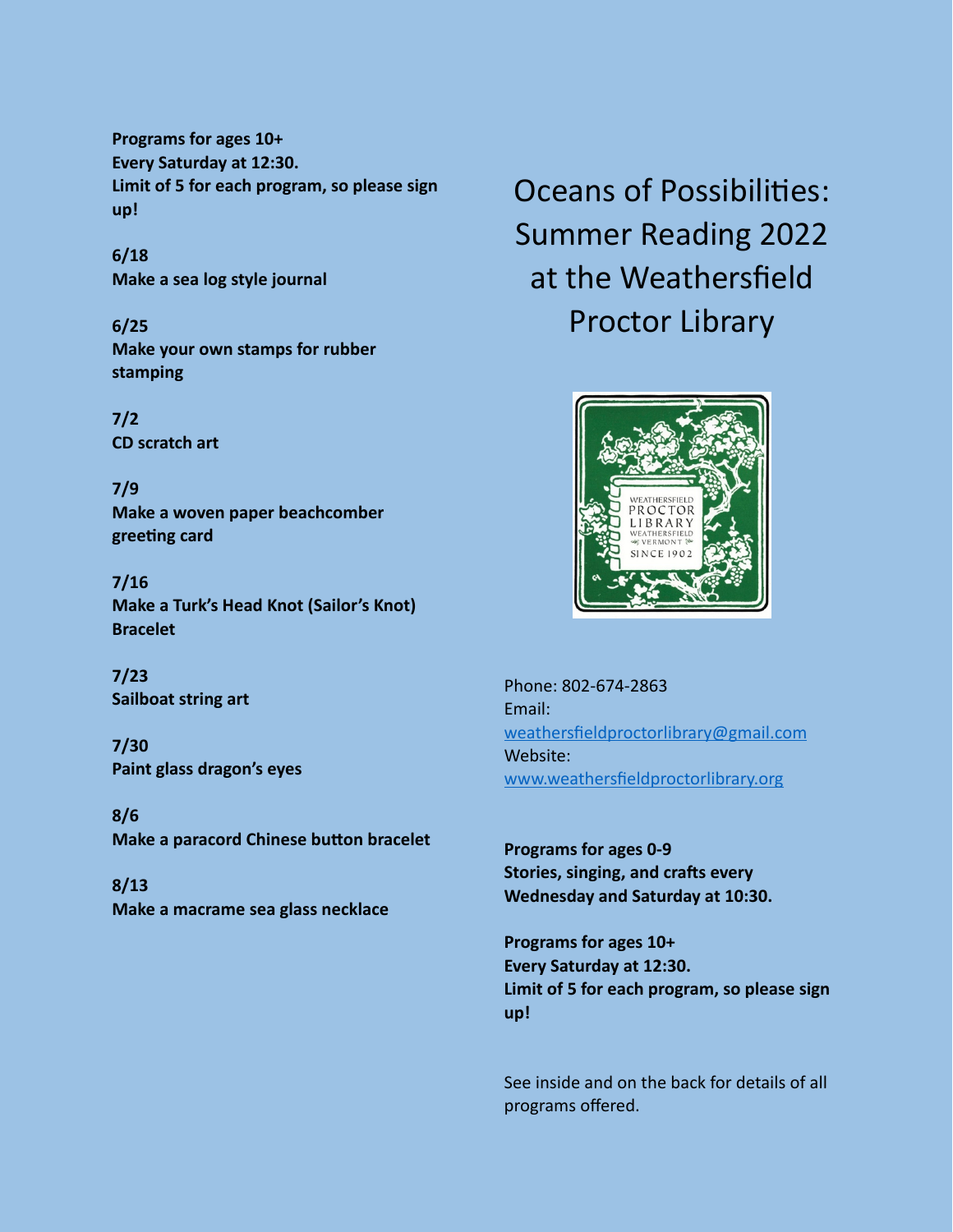## **Programs for ages 0-9**

Sat. 6/18/2022 *Rescue Boats* by Valerie Bodden *Tsunami!* by Kimiko J. Kajikawa Activity: Create a tsunami in a tub Make a torn paper tsunami picture

Wed. 6/22/2022 *Three by the Sea by* Mini Gray Activity: Plant a windowsill herb garden

Sat. 6/25/2022 *The Fool of the World and the Flying Ship*  Retold by Arthur Ransome Activity: Decorate a "flying" ship

Wed. 6/29/2022 *Flotsam* by David Wiesner Activity: Design and make your own sea creature

Sat. 7/2/2022 *Bringing Rain to the Kapiti Plain* by Verna Aardema *Why Mosquitoes Buzz in People's Ears* by Verna Aardema Activity: Make a raindrops picture

Wed. 7/6/2022 *Seahorse: The Shyest Fish in the Sea by* Chris Butterworth Activity: Seahorse dot art

Sat. 7/9/2022 *And the Bullfrogs Sing: A Life Cycle Begins* by David L. Harrison *Five Speckled Frogs* by Retold by Stephen Anderson Activity: Make a bullfrog fly catcher

Wed. 7/13/2022 *Otters Love to Play* by Jonathan London Activity: 3D river otter art Sat. 7/16/2022 *Tacky and the Emperor* by Helen Lester Activity: black and white painting

Wed. 7/20/2022 *The Hare and the Tortoise* by Carol Jones and Aesop Activity: Make a turtle hat

Sat. 7/23/2022 *Mrs. Chicken and the Hungry Crocodile* by Won-Ldy Paye and Margaret H. Lippert Activity: Make an articulated crocodile puppet

Wed. 7/27/2022 *Harry by the Sea* by Gene Zion *Pete the Cat at the Beach* by James Dean Activity: "Seaweed" art ocean scape

Sat. 7/30/2022 *Puff, the Magic Dragon* by Peter Yarrow and Lenny Lipton *The Scrimshaw Ring by* William Japersohn Activity: Thumbprint dragon art

Wed. 8/3/2022 *Dinosaur Pirates!* by Penny Dale *Sheep on a Ship* by Nancy Shaw Activity: Make a three-cornered pirate hat Dinosaur tangram puzzles

Sat, 8/6/2022 *Piece by Piece* by Susan Tan Activity: Make a paper quilt

Wed. 8/10/2022 *Swimmy* by Leo Lionni